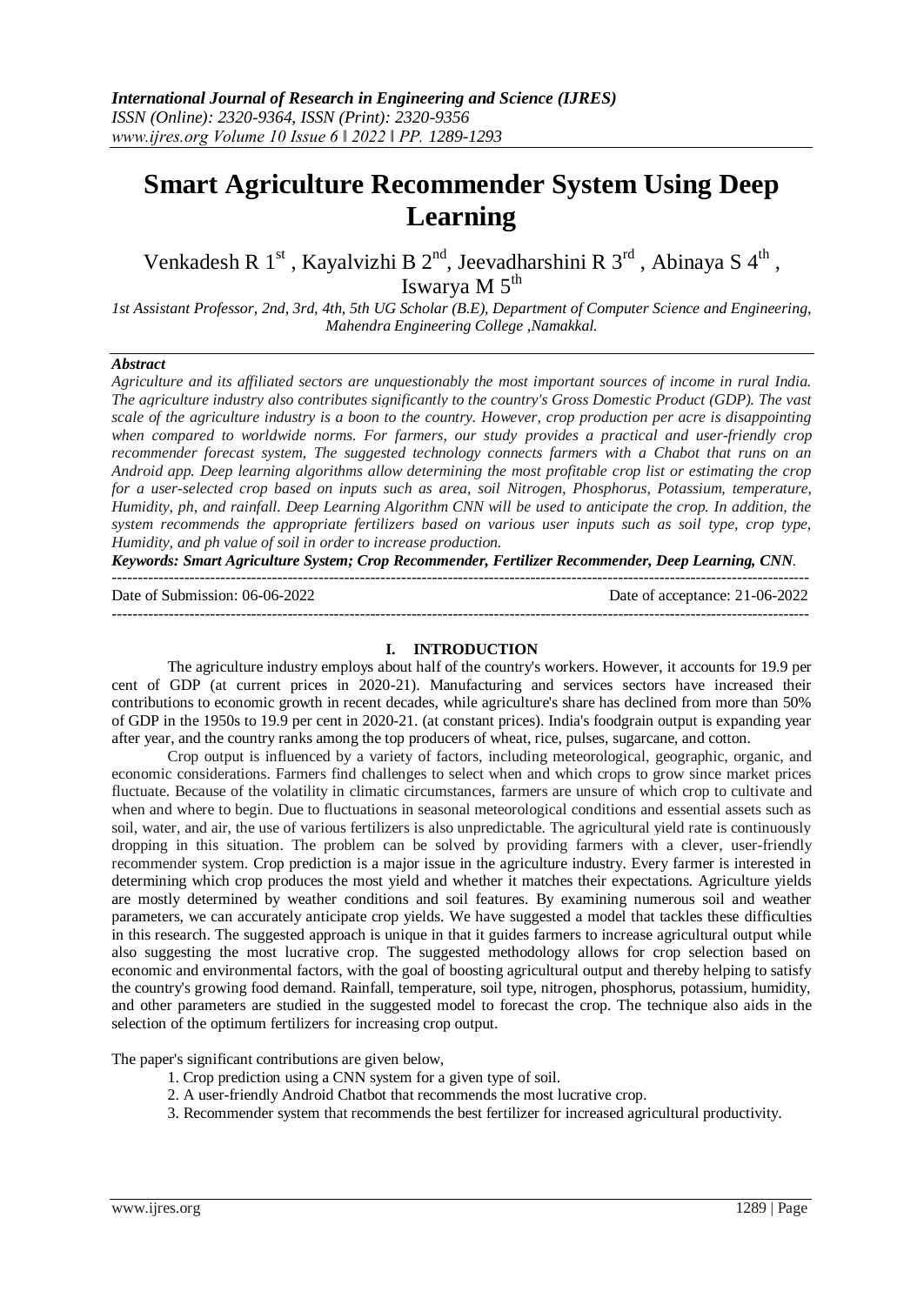#### **II. RELATED WORK**

Agricultural crop suggestion frameworks are accessible in the market which consider different parameters like climate at the time the yield is to be planted, soil type, geology of the locale, temperature and precipitation in the area, showcase costs of the harvest, trim length, and so on. Research has been completed in this field and the accompanying papers have been alluded with the end goal of research and study. The framework in paper [1] recommended by creators S.Pudumalar and related co-creators utilizes a gathering system called Majority Voting Technique which consolidates the intensity of numerous models to accomplish more prominent forecast precision. The strategies utilized are Random Trees, KNN, CHAID and Naïve Bayes for gathering so that regardless of whether one strategy predicts erroneously, alternate models are probably going to make right forecasts and since the greater part casting a ballot system is utilized, the last expectation is right one. On the off chance that rules are the fundamental segments which are utilized in the expectation procedure. The exactness got is 88% utilizing the gathering model. Paper [2] is an audit paper for concentrate different calculations and their exactness in the rural field proposed by Yogesh Gandge and Sandhya. It was seen that Multiple Linear Regression gave a precision of 90-95% for rice yield. Choice tree utilizing ID3 calculation was considered for soybean edit and the proposals were created. The third calculation was SVM which was utilized on every one of the harvests and the precision was great with computationally less prerequisites.

Neural system was utilized on corn information to accomplish 95% of precision. Different calculations were additionally utilized which are KNN, C4.5, K-implies, J48, LAD Tree and Naïve Bayes. The end was that still enhancement is required for the calculations to accomplish better precision. Being used of Data Mining in Crop Yield Prediction [3], paper [3], the dataset utilized was gathered from Kaggle.com The creator has broke down the information utilizing WEKA apparatus for calculations which are LWL, J48, LAD Tree and IBK. The exactness was estimated utilizing explicitness, affectability, precision, RMSE and mean outright blunder. For every classifier, perplexity network was utilized to get the effectively distinguished occurrences. The perception was that better precision can be acquired if pruning is utilized. Paper [4] displayed by Rakesh Kumar, M.P. Singh, Prabhat Kumar and J.P. Singh proposed utilization of seven machine learning methods for example ANN, SVM, KNN, Decision Tree, Random Forest, GBDT and Regularized Gradient Forest for crop choice. The framework is intended to recover every one of the yields sowed and time of developing at a specific time. Yield rate of each harvest is acquired and the crops giving higher yields are chosen. The framework additionally proposes an arrangement of crops to be planted to get the higher yields. Prof. Rakesh Shirsathand other cocreator in paper [5] proposed a framework which causes the clients to settle on choices with respect to the crop to be planted.

#### **III. MODELS AND METHODOLOGY**

Despite several recently offered solutions, there are still outstanding obstacles in developing a userfriendly crop suggestion tool. The method suggested here tries to address these restrictions by creating a userfriendly application that incorporates a chatbot that examines elements such as rainfall, temperature, humidity, soil type, soil characteristics, and weather circumstances. The major goal is to increase the range of crops that can be cultivated throughout the season. The suggested approach will aid farmers in minimizing crop selection challenges and increasing productivity.



The suggested model estimates the crop for the supplied parameter data sets. Integrating agriculture and DL will help to improve the agriculture industry by improving yields and maximizing the resources required. This dataset was created by supplementing records of rainfall, climate, and fertilizer data available for India from a variety of trustworthy sources, like kaggle.com.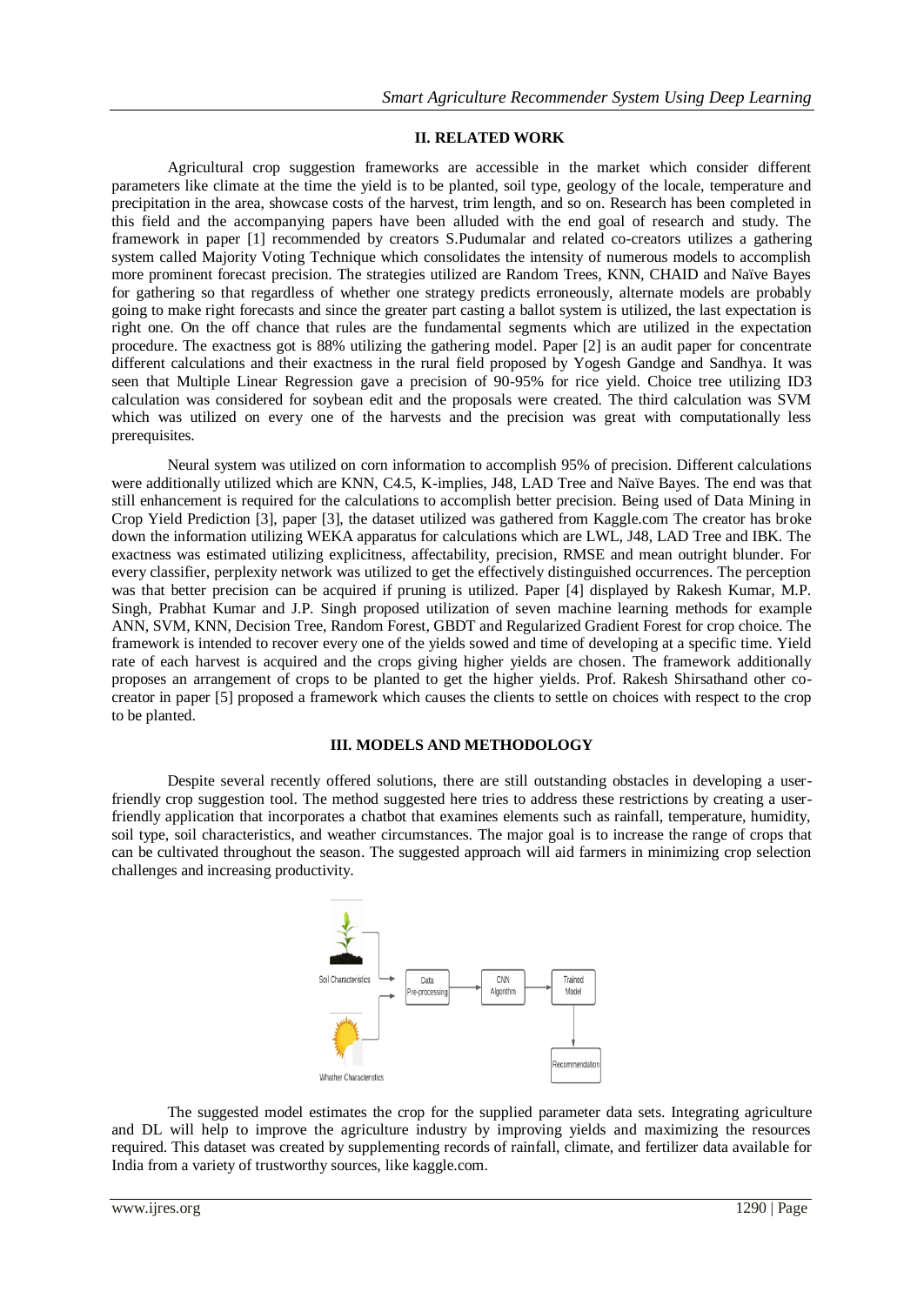#### Fields of data:

N-nitrogen content ratio in soil, P-phosphorus content ratio in soil, K-potassium content ratio in soil Temperature - the temperature in degrees Celsius Humidity - relative humidity in percentage ph - soil ph-value, rainfall - rainfall in mm



#### **IV. MODULE IMPLEMENTATION**

#### **4.1 Database**

The collected and pre-processed data are stored in a database. SQL is an abbreviation for Structured Query Language. SQL is a programming language used to interface with databases. According to ANSI, it is the standard language for relational database management systems. SQL statements are used to both update and retrieve data from databases. Oracle, Sybase, Microsoft SQL Server, Access, Ingres, and other SQL-based relational database management systems are some examples. Although most database systems use SQL, they frequently have their proprietary extensions that are only used on their platform. SQL commands like "Select," "Insert," "Update," "Delete," "Create," and "Drop" can perform almost anything with a database. SQL Server is a software library that implements a relational database management system.

The recommended crop and fertiliser data are stored in a SQL Server database, which the CNN Algorithm may access during the prediction process.

#### **4.2 Admin**

Admins can change the current database in this module for improved accuracy in any season. Admins can be authenticated by username and password, and only if the credentials are legitimate, the system will let them into the admin module. Admins can do the following tasks:

i. Admins can change crop and fertilizer information as well as parameters.

- ii. Admins have the option of deleting an existing database.
- iii. Admins have the ability to establish new crop and fertilizer records.

#### **4.3 Users**

Crop Recommendation System and Fertilizer Recommendation System are available in the user module.

i. In the Crop Recommendation System, the chatbot prompts the user for information such as NPK levels, temperature, humidity, pH, and rainfall. The CNN Algorithm filters the current database based on the user's inputs and recommends the optimal crop for a higher yield.

ii. In the Fertilizer Recommendation System, users provide NPK levels, temperature, humidity, moisture, soil type, and crop kind in response to Chat bot questions. The CNN Algorithm predicts and recommends the optimum fertiliser based on the inputs.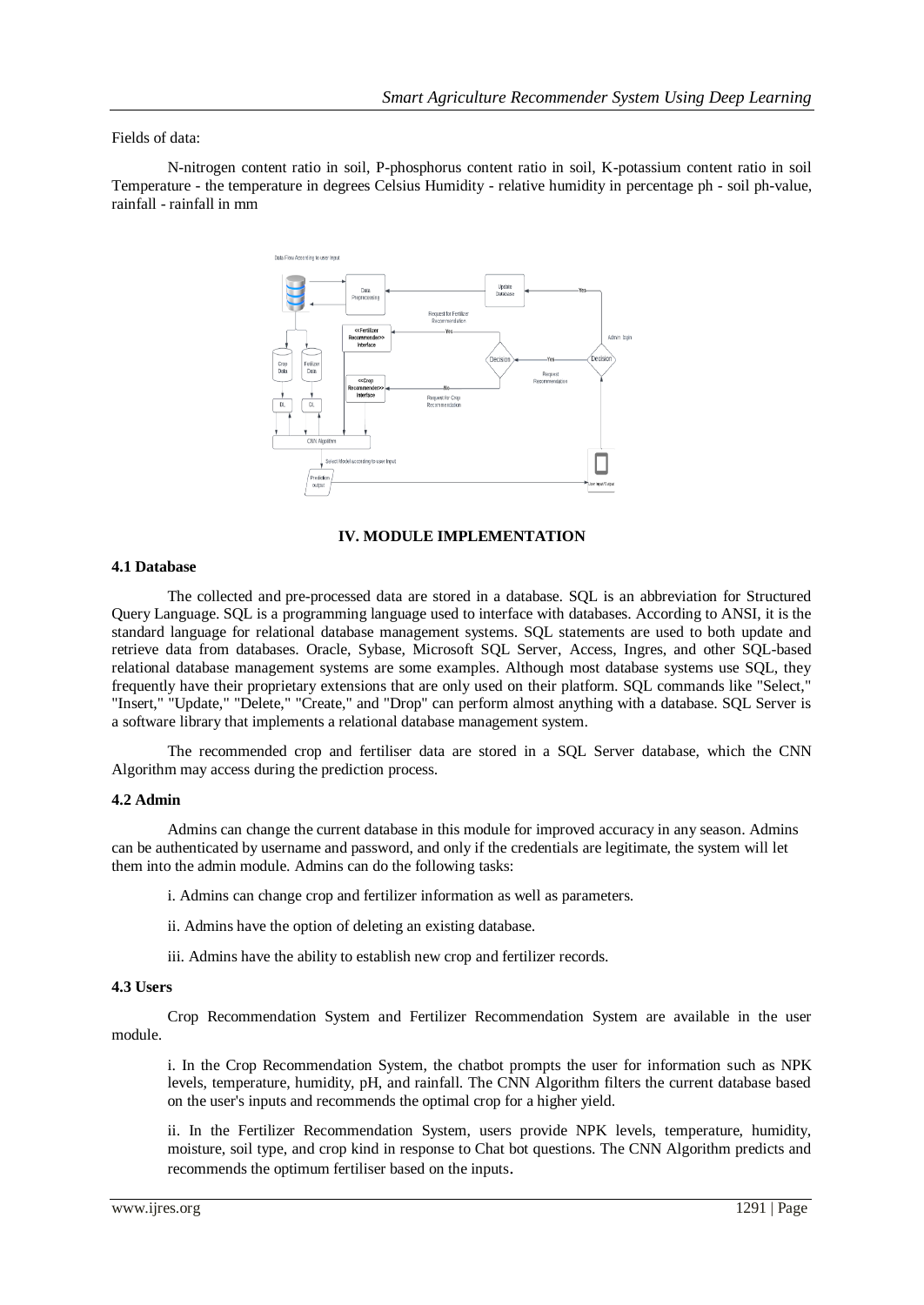**V KEY RESULTS**

## **5.1 Database**

| To Many edit SCE Server Measurement Studio Connect       |                                             |                  |             |                            | $-100 - 5 - 5$    |
|----------------------------------------------------------|---------------------------------------------|------------------|-------------|----------------------------|-------------------|
| Fig. Edit View TableDakane, Tools Window Community Help. |                                             |                  |             |                            |                   |
| <b>The Cost B</b> B B F T M B & B B B F R                |                                             |                  |             |                            |                   |
| 16 1 经回报范围。                                              |                                             |                  |             |                            |                   |
| <b>Object signers</b><br>$-0 \times$                     | ADMIN PCCree Re., N Cree FortFort (Summary) |                  |             |                            | $+ 8$             |
| <b>图书</b> 图片图                                            | Colom Nave                                  | <b>Dela Fasc</b> | Allow Follo |                            |                   |
| = 8 ADMIN-PC (SQL Server 9.0.3042 - sai)                 | <b>VE U</b>                                 | $\mathbf{r}$     | E           |                            |                   |
| - Ca Debbase                                             | Crop. id.                                   | nitive(all)      | b           |                            |                   |
| <b>B. J. Solar: Prizboo</b>                              | Termseubare                                 | mediat00         | m           |                            |                   |
| <b>Call Cope Recommended</b>                             | Liverpoor                                   | number, all      | B           |                            |                   |
| C Ca Petebese Ciacomm                                    | Mexico                                      | menture (G)      | R           |                            |                   |
| = List Fabrics                                           | Soll k5                                     | edwick0          |             |                            |                   |
| at Ca System Tebles                                      | Nitrogen.                                   | marchael.30v     | Ë           |                            |                   |
| <b>B R die N Corp Fediae</b>                             | <b>Publishers</b>                           | mediately        | b           |                            |                   |
| 11 and the N Case for Detail                             | <b>Distances</b>                            | contection       | B           |                            |                   |
| <b>B The Columns</b>                                     | <b>Purchase</b>                             | marketing        | E           |                            |                   |
| or the Keys                                              |                                             |                  | E           |                            |                   |
| to the Conditions                                        |                                             |                  |             |                            |                   |
| <b>IR THE TRONGHA</b><br>as the bankers.                 |                                             |                  |             |                            |                   |
| <b>B In</b> Strike                                       |                                             |                  |             |                            |                   |
| a <sup>3</sup> doll Codubi                               |                                             |                  |             |                            |                   |
| as III don't fell fore                                   |                                             |                  |             |                            |                   |
| a 3 de Ribetosh                                          |                                             |                  |             |                            |                   |
| $=$ $\Box$ West                                          | Column Properties                           |                  |             |                            |                   |
| a Ca Syndriven                                           |                                             |                  |             |                            |                   |
| <b>2 La Programmability</b>                              | 司如国                                         |                  |             |                            |                   |
| to the Second                                            | <b>B. (Grantof)</b>                         |                  |             |                            |                   |
| <b>E Ca Sweeter</b>                                      | (Name)                                      |                  |             | <b>H</b>                   | ā                 |
| : Ca Sever Objects                                       | Allma Model<br><b>Grie Tere</b>             |                  |             | No<br><b>H</b>             |                   |
| a Ca Resterion                                           | Detections or District                      |                  |             |                            |                   |
| <b>T Eli Massooners</b>                                  | El Table Designer                           |                  |             |                            |                   |
|                                                          | Collation                                   |                  |             | <b>Charles on Advisers</b> |                   |
|                                                          | <b>Reprendt</b>                             |                  |             |                            |                   |
|                                                          |                                             |                  |             |                            |                   |
|                                                          |                                             |                  |             |                            |                   |
|                                                          |                                             |                  |             |                            |                   |
| Roady                                                    |                                             |                  |             |                            |                   |
|                                                          | ٠                                           |                  |             |                            | 4003180<br>saure. |
|                                                          |                                             |                  |             |                            |                   |

## **5.2 Admin Module**



## **5.3 User Module**